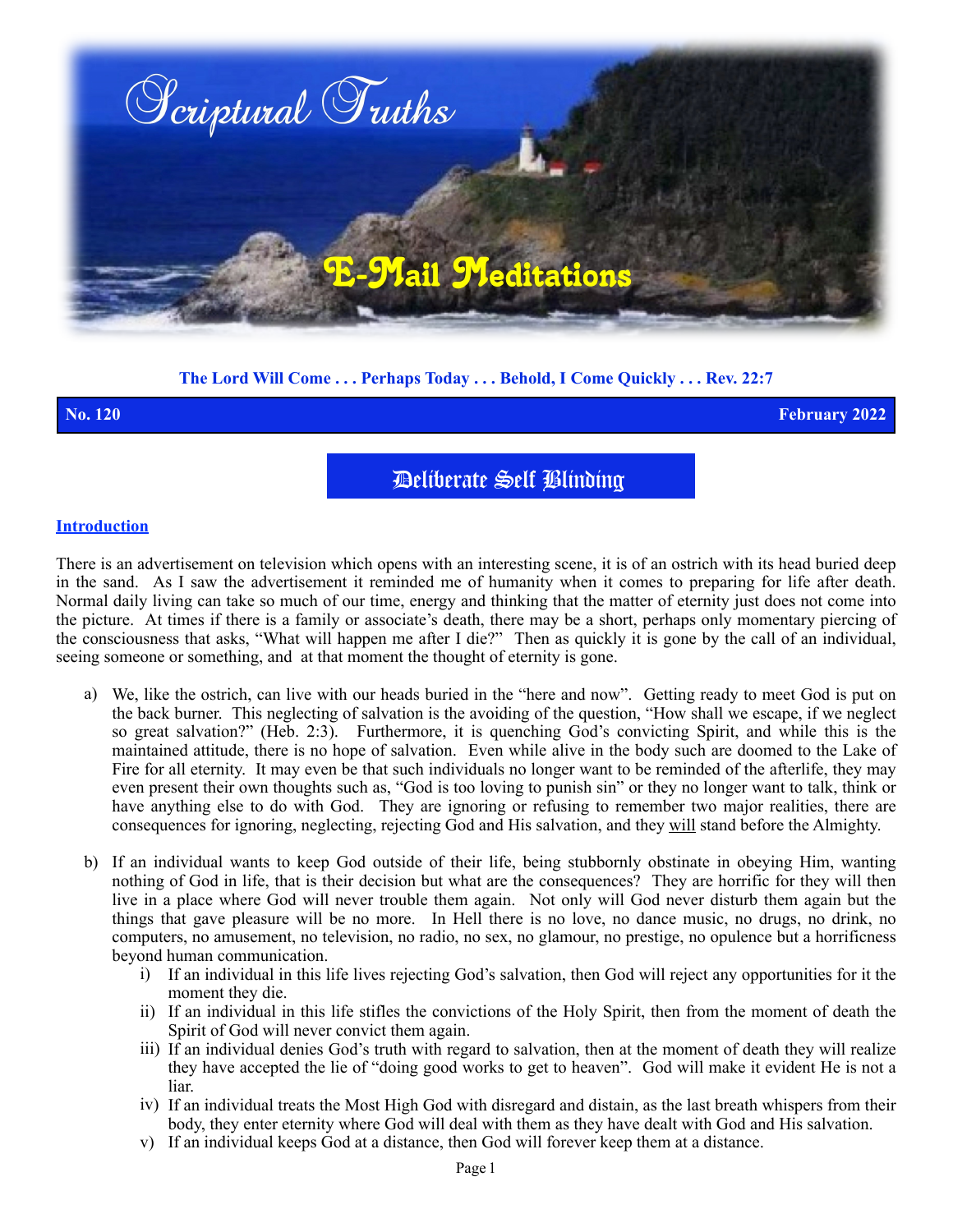c) One truth is evident. All those who will be banished to hell and the Lake of Fire will never be able to blame God. Rejecting His salvation was their choice. No one forced them to spurn the offer of salvation, the decision was their's alone.

### **God's Deepest Longing**

God yearns for human beings to live in fellowship with Him, to revel in the joys of His dwelling place, and makes as plain as can be His open invitation:

- a) "Come unto me, all *ye* that labour and are heavy laden, and I will give you rest." (Matt. 11:28).
- b) In the almost final word of God's exhortation of love we read, "And the Spirit and the bride say, Come. And let him that heareth say, Come. And let him that is athirst come. And whosoever will, let him take the water of life freely" (Rev. 22:17).
- c) "Come now, and let us reason together, saith the LORD: though your sins be as scarlet, they shall be as white as snow; though they be red like crimson, they shall be as wool" (Isa. 1:18).

The promise of God could not be any clearer, "Him that cometh to me I will in no wise cast out" (Jn. 6:37). That promise is made to every individual, every man, woman, boy and girl, for the holy apostle Peter wrote concerning God, that He "is longsuffering to us-ward, not willing that any should perish, but that all should come to repentance" (2 Pet. 3:9), and who can ignore the universal invitation of John 3:16, "For God so loved the world, that he gave his only begotten Son, that whosoever believeth in him should not perish, but have everlasting life". The sacrifice of the Lord at Calvary was God's loving provision for every individual to "escape the damnation of Hell" (Matt. 23:33).

## **God's Advance Warning**

When the children of Israel refused to obey the commands of God judgment fell. God then displayed the yearnings of His heart when He said, "O that they were wise, that they understood this, that they would consider their latter end!" (Deut. 32:29). No one needs to wait until final judgment to find out if they will go to Heaven or Hell. At this moment every Christ rejecter is sure that they are going to the Lake of Fire for all eternity. There is no questioning it. They can go to bed tonight and know with assurance that when they close their eyes tonight, if they die the next sight they will see will be the fierce judgment of God. In Greek mythology the courtier Damocles was forced to sit beneath a sword suspended by a single hair. God has said that the sword of divine justice for disobedience is hanging over their heads, they are "condemned already" (Jn. 3:18). Like a criminal waiting, not knowing when their death sentence will be carried out, there is no appeal, no waiting leniency, likewise they are in the prison house of sin waiting for death and the execution of divine wrath. God now commands all men everywhere to repent, that is not an option. It is not what my minister tells me about my good works being sufficient, it is a command by the righteous God.

### **God's Final Answer**

There was at one time a program in which individuals were asked a question, then the quiz master would ask, "Is that your final answer?" When they said "Yes" it was sealed. There was no rethinking, no "give me more time," the answer was accepted. What will God's final answer be to those who reject the sacrifice of His Son and determine to do it their way? This then is God's final answer,"I never knew you; depart from me" (Matt 7:23).

We read in Revelation one of the most solemn readings in all the scriptures:

"And I saw a great white throne, and him that sat on it, from whose face the earth and the heaven fled away; and there was found no place for them. And I saw the dead, small and great, stand before God; and the books were opened: and another book was opened, which is the book of life: and the dead were judged out of those things which were written in the books, according to their works. And the sea gave up the dead which were in it; and death and hell delivered up the dead which were in them: and they were judged every man according to their works. And death and hell were cast into the lake of fire. This is the second death. And whosoever was not found written in the book of life was cast into the lake of fire" (Rev. 20:11-15).

Christ the Judge sits on the throne and the individual stands alone, no family members, no lawyers, no character witnesses, and the books are opened. There, as plain as can be seen, is every opportunity the individual had for salvation and their rejection. The individual stands condemned and not a word will be said. The scalding conscience knows the stupidity of their rejection and then nothing but the sentence. Possibly for the individual that book is closed, the case is just about over, and then the Judge, looking at the individual solemnly states, "Then shall he say . . . unto them . . . Depart from me, ye cursed, into everlasting fire, prepared for the devil and his angels" (Matt. 25:41).